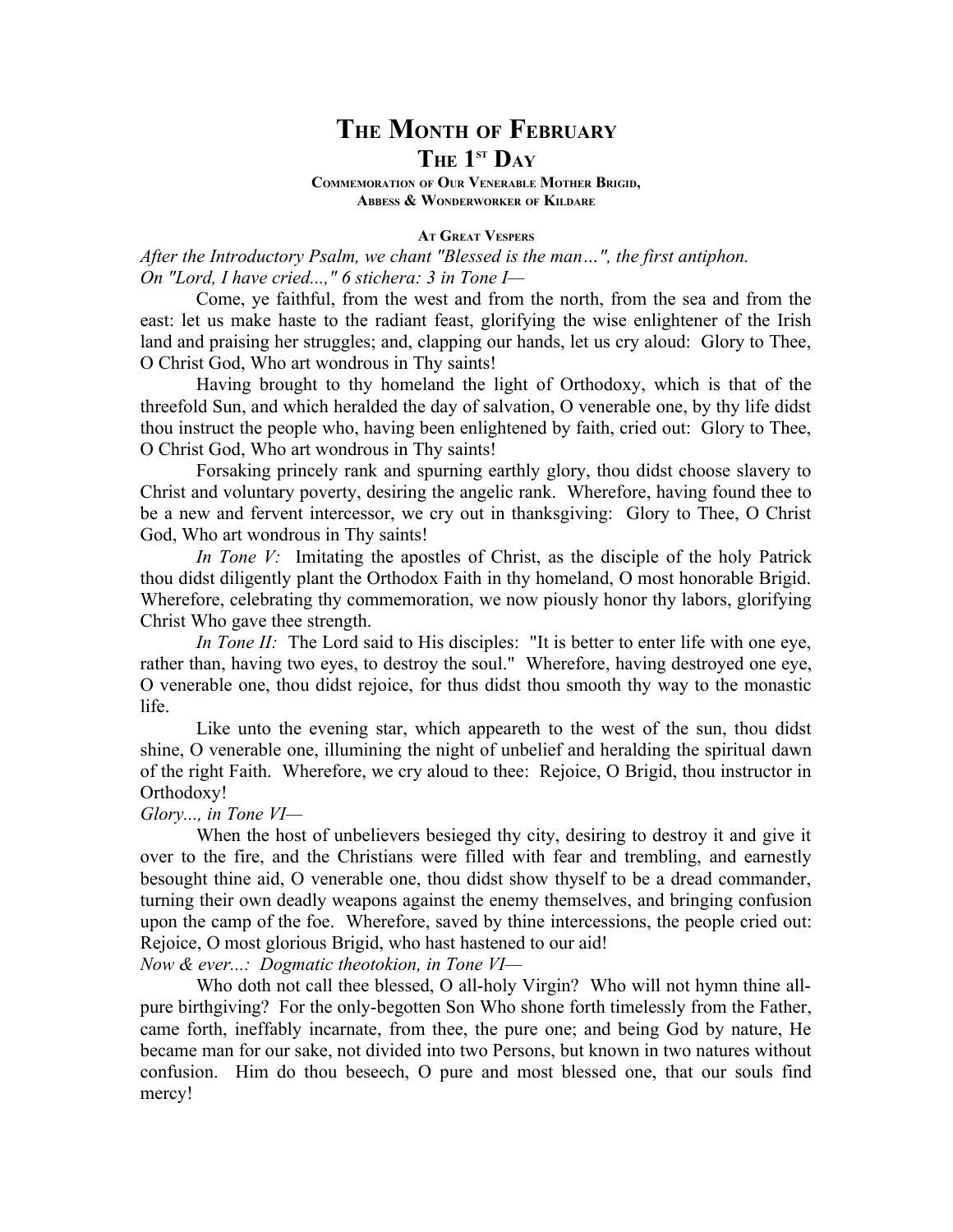## *O gladsome Light. Prokimenon of the day. Three readings:*

## READING FROM THE PROPHECY OF ISAIAH

Thus saith the Lord: "All the nations are gathered together, and princes shall be gathered out of them. Who will declare these things, or who will declare to you things from the beginning? Let them bring forth their witnesses, and be justified; and let them hear, and declare the truth. Be ye My witnesses, and I too am a witness," saith the Lord God, "and My servant whom I have chosen: that ye may know, and believe, and understand that I am He: before Me there was no other God, and after Me there shall be none. I am God; and beside Me there is no Savior. I have declared, and have saved; I have reproached, and there was no strange god among you. Ye are My witnesses, and I am the Lord God, even from the beginning; and there is none that can deliver out of My hands. I will work, and who shall turn it back?" Thus saith the Lord God Who redeemeth you, the Holy One of Israel.

## READING FROM THE WISDOM OF SOLOMON

The souls of the righteous are in the hand of God, and there shall no torment touch them. In the sight of the unwise they seemed to die: and their departure is taken for misery, and their going from us to be utter destruction: but they are in peace. For though they be punished in the sight of men, yet is their hope full of immortality. And having been a little chastised, they shall be greatly rewarded: for God proved them, and found them worthy for Himself. As gold in the furnace hath He tried them, and received them as a burnt offering. And in the time of their visitation they shall shine, and run to and fro like sparks among the stubble. They shall judge the nations, and have dominion over the people, and their Lord shall reign forever. Those who put their trust in Him shall understand the truth: and such as be faithful in love shall abide with Him: for grace and mercy is to His saints, and He hath care for His elect.

## READING FROM THE WISDOM OF SOLOMON

The righteous live for evermore; their reward also is with the Lord, and the care of them is with the Most High. Therefore shall they receive a glorious kingdom, and a beautiful crown from the Lord's hand: for with His right hand shall He cover them, and with His arm shall He protect them. He shall take to Him His jealousy for complete armor, and make the creature His weapon for the revenge of His enemies. He shall put on righteousness as a breastplate, and true judgment instead of a helmet. He shall take holiness for an invincible shield. His severe wrath shall he sharpen for a sword, and the world shall fight with Him against the unwise. Then shall the right-aiming thunderbolts go abroad; and from the clouds, as from a well-drawn bow, shall they fly to the mark. And hailstones full of wrath shall be cast as out of a stone bow, and the water of the sea shall rage against them, and the floods shall cruelly drown them. Yea, a mighty wind shall stand up against them, and like a storm shall blow them away: thus iniquity shall lay waste the whole earth, and ill-dealing shall overthrow the thrones of the mighty. Hear therefore, O ye kings, and understand; learn, ye who be judges of the ends of the earth. Give ear, ye who rule the people, and glory in the multitude of nations. For power is given you of the Lord, and sovereignty from the Most High, Who shall try your works, and search out your counsels.

## *At Litia, the sticheron of the temple, and these stichera, in Tone IV—*

Having found the straight path which leadeth to eternal life, O venerable one, thou didst lead to Christ those who sought the monastic life, and didst shepherd them wisely in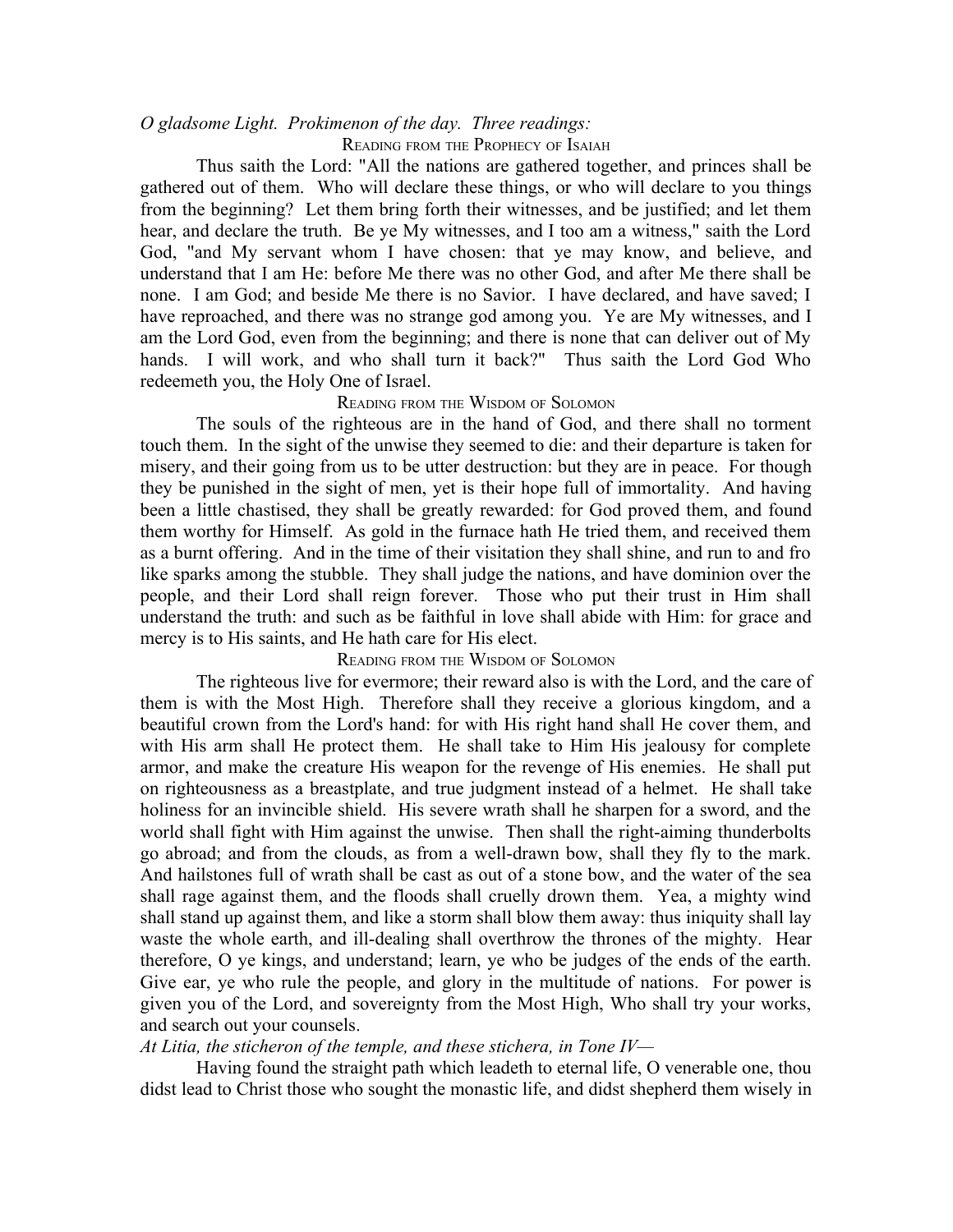the convent of Kildare, which flourished like a spiritual garden, watered by thy tears before God and protected from adverse winds by the wall of thy prayers.

## *Glory..., in the same tone—*

Beholding the multitudes of those who sought salvation and knocked at the gates of the convent of Kildare, thou didst open unto them the portals of the monastic life with joy, and with humility of mind didst instruct those who came to struggle with thee, giving thanks to Christ God and crying out: Lo! here am I and the children that God hath given me!

## *Now & ever...: Theotokion, in the same tone—*

Having obtained the adoption of the human race from the lips of Christ, O allimmaculate one, deprive us not of thy maternal care, O Theotokos, for though we are unworthy to call ourselves thy children, yet take pity on us, the lowly and condemned, for thee do we have as our only hope, O all-holy Virgin Mother.

## *Aposticha stichera, in Tone III—*

"The night is far spent, the day is at hand; let us therefore cast off the works of darkness, and let us put on the armor of light!" didst thou cry, O blessed Brigid, calling virgins and widows to thy convent, and guiding them on the way of salvation.

*Stichos:* Wondrous is God in His saints, the God of Israel.

Burning with zeal for the glory of God, and taking thought for the enlightenment of thy homeland, thou didst cry to the sisters of thy convent, O wise Brigid: "Knowing the truth, let us not close our mouths to any man, but let us preach aloud the Orthodox Faith, for the salvation of our souls!"

*Stichos:* Blessed are all they that fear the Lord, that walk in His ways.

Imitating Abraham, who offered hospitality to the three angels at the oak of Mambre, by founding a house of God in a grove of oaks, thou didst make ready a dwelling-place for the all-holy Trinity, O most honored Brigid. Wherefore, interceding for thy people, as did the patriarch of old, thou didst avert the wrath of God therefrom by thy bold entreaties.

*Glory..., in Tone VIII—*

Having a pure gaze and a mind undefiled, O venerable one, thou wast vouchsafed to behold Christ, the noetic Sun. Him do thou entreat, O Brigid, that He grant us enlightenment and great mercy.

*Now & ever...: Theotokion, in the same tone—*

O Mistress, accept the supplications of thy servants, and deliver us from all want and grief.

*Troparion, in Tone IV—*

Instructed by the discourse of the holy Patrick, thou didst arrive at the uttermost west, heralding the Orient Who hath visited us from on high. Wherefore, we bless thee, O venerable mother Brigid, and cry out to thee: Pray thou in behalf of our souls.

*Glory…, Now & ever…: Resurrec tional theotokion, in the same tone:*

The mystery hidden from before the ages and unknown even to the angels, through thee, O Theotokos, hath been revealed to those on earth: God incarnate in unconfused union, Who willingly accepted the Cross for our sake and, thereby raising up the first-formed man, hath saved our souls from death.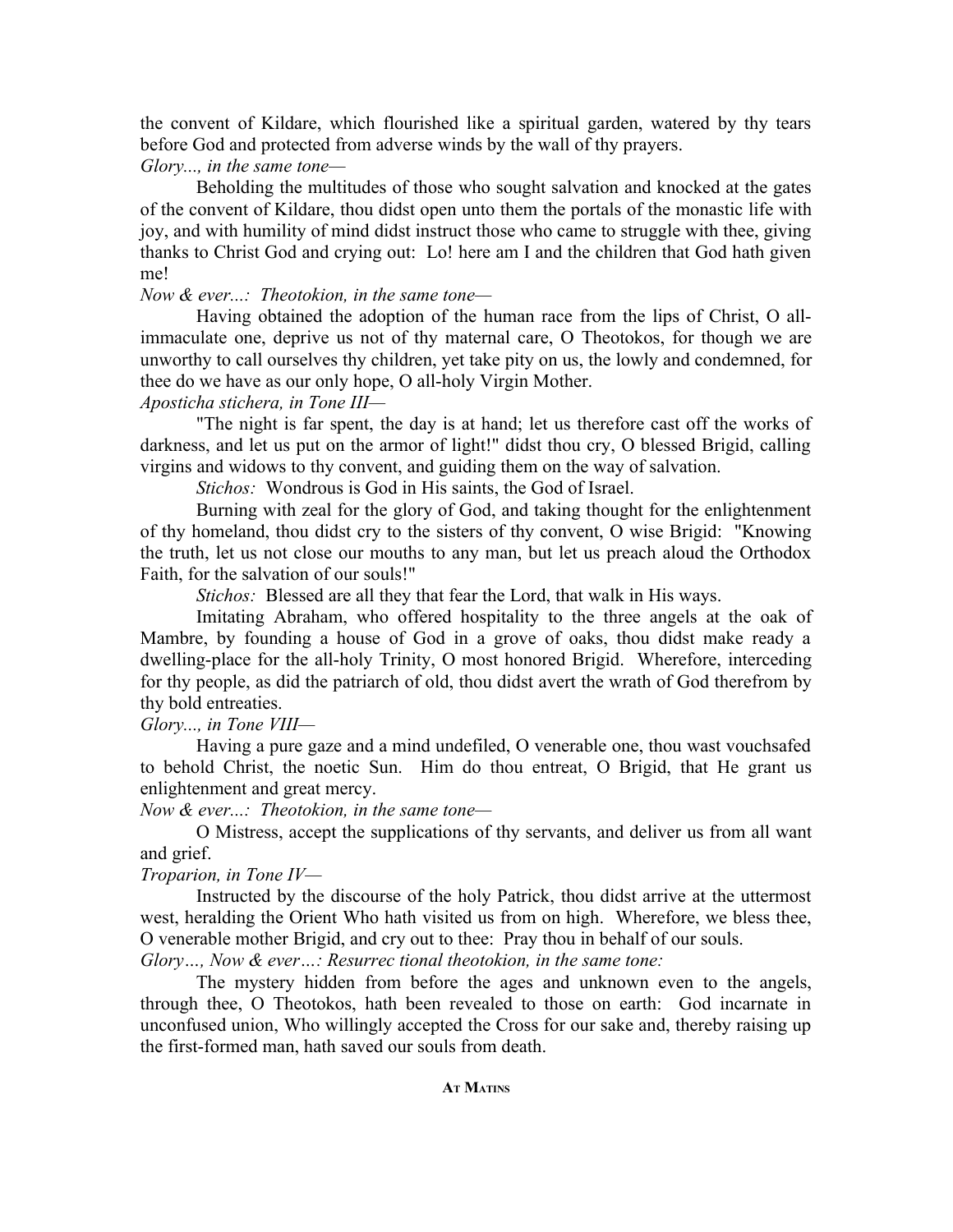*At "God is the Lord...," the troparion of the saint, twice; Glory..., Now & ever...: Resurrectional theotokion, in the same tone (see above).*

*After the first chanting of the Psalter, this sessional hymn, in Tone I—*

"We know not what we should pray for as we ought, but do Thou Thyself, O Lord, teach us to pray!" didst thou cry, O venerable mother. Wherefore, God hath bestowed upon thee the grace to pray for us; and now, having acquired thine intercession, we glorify Him.

*Glory..., Now & ever...: Theotokion—*

All of us who with love have recourse to thy goodness know thee to be in truth the Mother of God, who even after giving birth wast shown to be a virgin. For we have thee as an intercessor for sinners and have acquired thee as salvation amidst temptations: the only all-immaculate one.

*After the second chanting of the Psalter, this sessional hymn, in Tone VII—*

"What shall separate us from the love of God that is in Christ our Lord? Neither death, nor life, nor height, nor depth, nor things present, nor things to come!" didst thou cry with the Apostle Paul, O venerable one, surrendering thy life into the hands of God and serving Him with boldness. Wherefore, thou hast now found consolation in His kingdom.

*Glory..., Now & ever...: Theotokion—*

Rejoice, O Virgin Theotokos, who art full of grace, refuge and intercession for the human race! For from thee was the Deliverer of the world incarnate, in that thou alone art both Mother and Virgin, ever-blessed and all-glorious one. Entreat Christ God, that He grant peace to all the world.

*Polyeleos, and this magnification—*

We bless thee, O venerable mother Brigid, and we honor thy holy memory, O instructor of monastics and converser with the angels.

*Selected Psalm verses—*

| $\mathbf{A}$ | With patience I waited patiently for the Lord, and He was attentive unto me, and    |               |  |  |
|--------------|-------------------------------------------------------------------------------------|---------------|--|--|
|              | He hearkened unto my supplication.                                                  | [Ps. 39: 2]   |  |  |
| B            | He set my feet upon a rock, and He ordered my steps aright.                         | [Ps. 39: 3]   |  |  |
| $\mathbf{A}$ | Lo, I have fled afar off and have dwelt in the wilderness.                          | [Ps. 54: 8]   |  |  |
| B            | I am become like a pelican of the wilderness.                                       | [Ps. 101: 7]  |  |  |
| $\mathbf{A}$ | I have watched, and am like a sparrow that sitteth alone upon the housetop.         |               |  |  |
|              |                                                                                     | [Ps. 101: 8]  |  |  |
| B            | My knees are grown weak through fasting.                                            | [Ps. 108: 24] |  |  |
| $\mathbf{A}$ | And my flesh is changed for want of oil.                                            | [Ps. 108: 24] |  |  |
| B            | With tears will I water my couch.                                                   | [Ps. 6: 4]    |  |  |
| $\mathbf{A}$ | For many dogs have encircled me, the congregation of evil doers hath surrounded     |               |  |  |
|              | me.                                                                                 | [Ps. 21: 17]  |  |  |
| B            | They have bent their bow, a bitter thing.                                           | [Ps. 63: 4]   |  |  |
| $\mathbf{A}$ | That they may shoot in secret at the blameless man.                                 | [Ps. 63: 4]   |  |  |
| B            | I beheld the Lord ever before me, for He is at my right hand, that I may not be     |               |  |  |
|              | shaken.                                                                             | [Ps. 15: 8]   |  |  |
| $\mathbf{A}$ | All the nations compassed me round about, and by the name of the Lord I warded      |               |  |  |
|              | them off.                                                                           | [Ps. 117: 10] |  |  |
| B            | Blessed be the Lord Who hath not given us to be a prey to their teeth. [Ps. 123: 6] |               |  |  |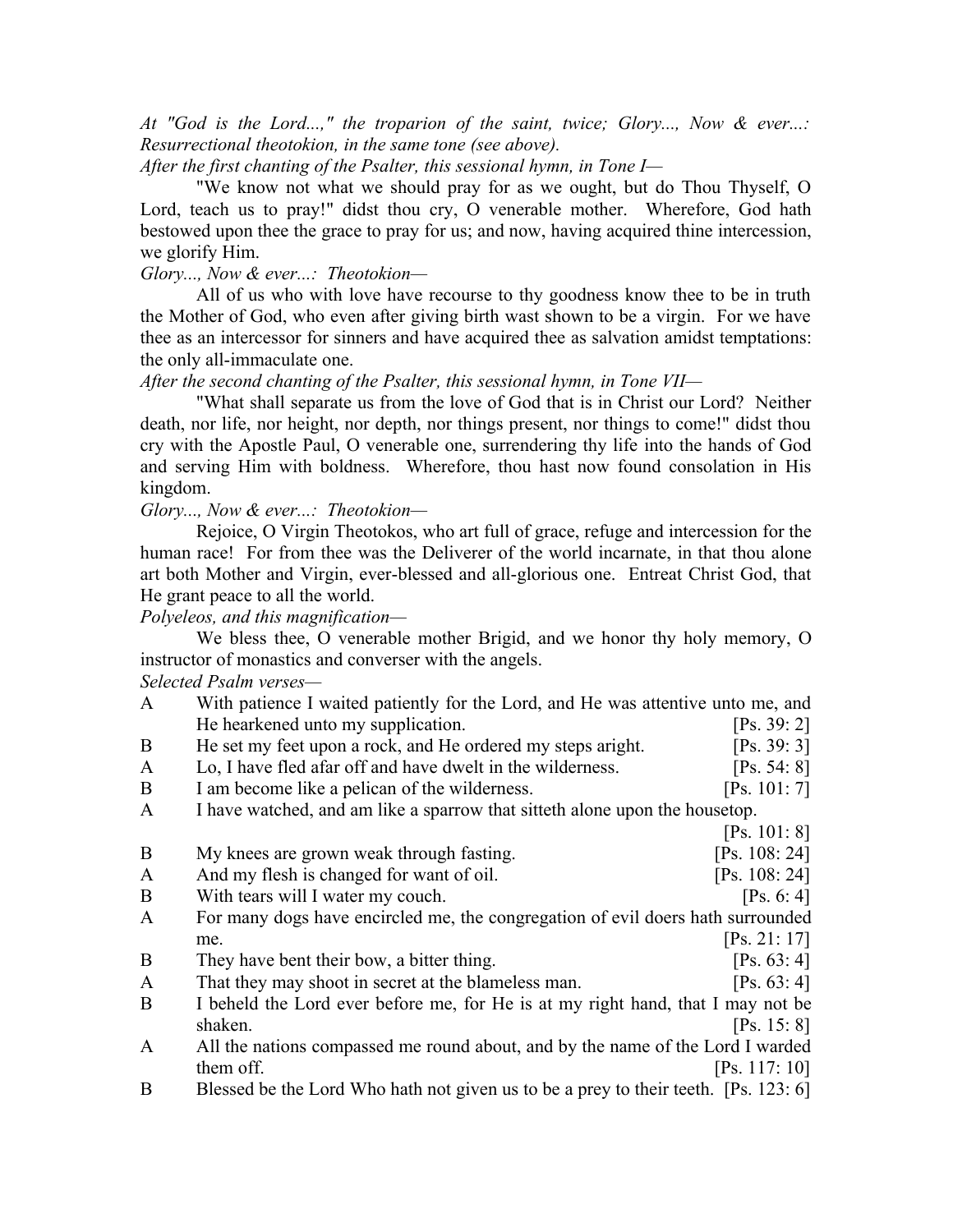| $\mathbf{A}$ | Let all Thy works, O Lord, give praise to Thee.                                | [Ps. 144: 10]    |  |
|--------------|--------------------------------------------------------------------------------|------------------|--|
| B            | And let the righteous ones bless Thee.                                         | [Ps. 144: 10]    |  |
| $\mathbf{A}$ | Know also that the Lord hath made wondrous His righteous one.                  | [Ps. 4: 4]       |  |
| B            | He hath labored forever, and shall live to the end.                            | $[Ps. 48: 9-10]$ |  |
| $\mathbf{A}$ | The Lord preserveth the souls of His saints.                                   | [Ps. 96: 10]     |  |
| B            | The saints shall boast in glory and shall rejoice upon their beds.             | [Ps. 149: 5]     |  |
| $\mathbf{A}$ | Precious in the sight of the Lord is the death of His saints.                  | [Ps. 115: 6]     |  |
| B            | Chant unto the Lord, O ye saints of His, and give thanks at the remembrance of |                  |  |
|              | His holiness.                                                                  | [Ps. 29: 5]      |  |

Glory…, Now & ever…

Alleluia, Alleluia, Alleluia, Glory to Thee, O God! *Thrice*

*After the Polyeleos, this sessional hymn, in Tone II—*

"O God Who art mighty in battle, rout Thou the foe that warreth against us!" didst thou cry, O Brigid, praying fervently for the salvation of thy city.

*Glory..., Now & ever...: Theotokion—*

Having thine aid as a shield and rampart, O Theotokos, mighty commander, let us not fear enemies, visible or invisible.

*Song of Ascents, the first antiphon of Tone IV*

*Prokimenon, in Tone IV—*

Wondrous is God in His saints, the God of Israel.

*Stichos:* In congregations bless ye God, the Lord from the wellsprings of Israel. *"Let every breath praise the Lord..."*

GOSPEL ACCORDING TO MATTHEW, §104

The Lord spake this parable: "The Kingdom of heaven is likened unto ten virgins, who took their lamps, and went forth to meet the bridegroom. And five of them were wise, and five were foolish. Those who were foolish took their lamps, and took no oil with them: But the wise took oil in their vessels with their lamps. While the bridegroom tarried, they all slumbered and slept. And at midnight there was a cry made: 'Behold, the bridegroom cometh; go ye out to meet him.' Then all those virgins arose, and trimmed their lamps. And the foolish said unto the wise: 'Give us of your oil; for our lamps are gone out.' But the wise answered, saying: 'Not so; lest there be not enough for us and you: but go ye rather to those who sell, and buy for yourselves.' And while they went to buy, the bridegroom came; and those who were ready went in with him to the marriage: and the door was shut. Afterward came also the other virgins, saying: 'Lord, Lord, open to us.' But he answered and said: 'Verily I say unto you, I know you not.' Watch therefore, for ye know neither the day nor the hour wherein the Son of man cometh." *After Psalm 50, this sticheron, in Tone VI—*

With the Apostle the venerable Brigid saith these things: "The remaining time is short; wherefore, let those weep e be as though they wept not; those who buy, as though they possessed not; and those who need this world, as not in need thereof. For the fashion of this world passeth away. And, laying up incorruptible treasures in heaven, let us serve the Lord with love, strengthening one another, and crying out: O Savior, deprive us not of Thy kingdom!"

*Canon of supplication to the Theotokos [the Paraklesis], with 6 troparia; and that of the venerable one, with 8 troparia, the acrostic whereof is: "Let us hymn Brigid who hath come to us from the West," the composition of Valeria, in Tone II—*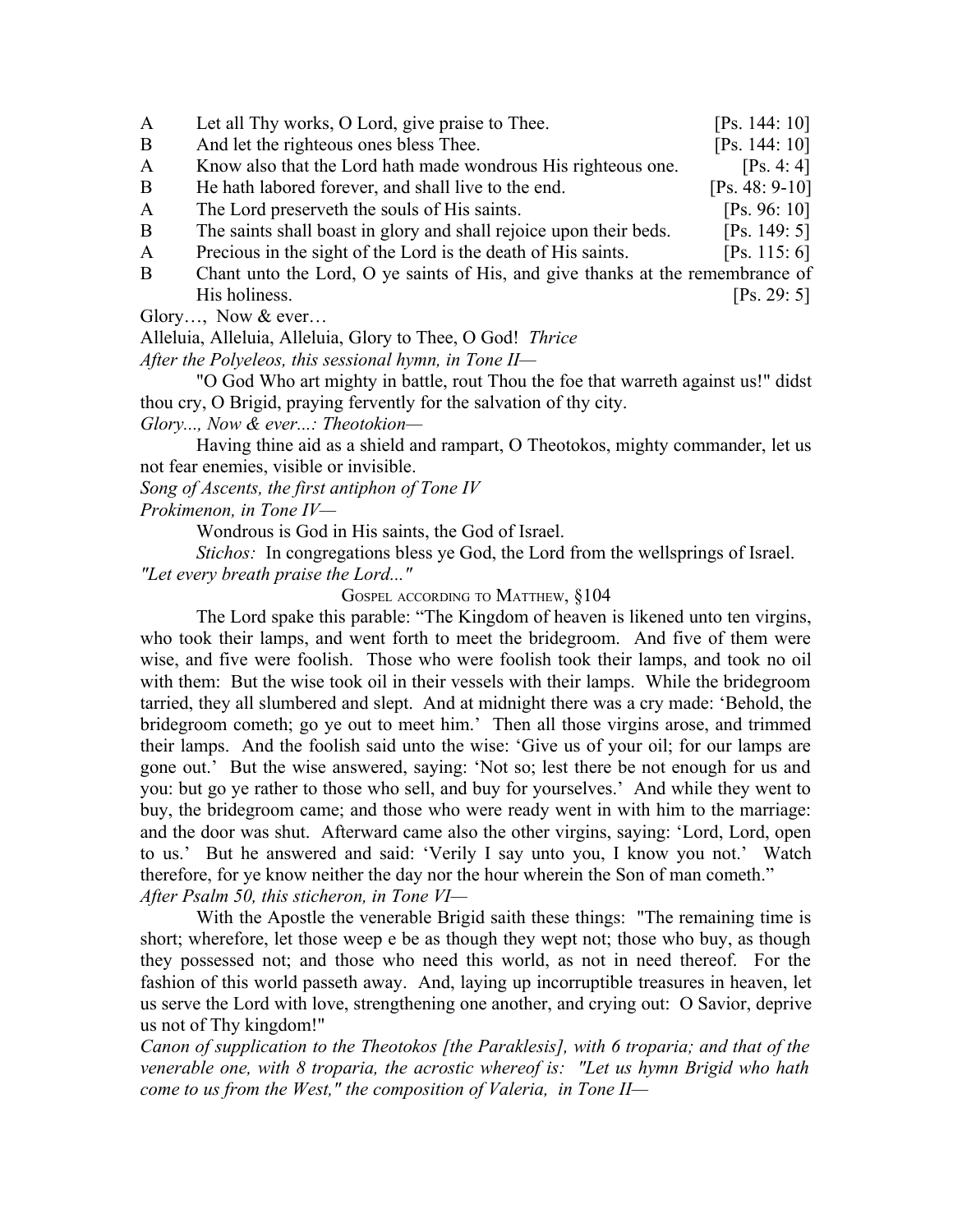## Ode I

*Irmos:* Traversing the impassible, uncommon path of the sea dryshod, Israel the chosen cried aloud: Let us chant unto the Lord, for He hath been glorified!

Led by the Providence of God, O venerable one, as were the chosen people in the wilderness, fleeing the darkness of unbelief as though it were the army of Pharaoh, thou didst cry aloud: I shall sing unto the Lord, for He hath been glorified!

Burning with apostolic zeal, O honored Brigid, and planting the Orthodox Faith in thy homeland, rejoicing thou didst chant: I shall sing unto the Lord, for He hath been glorified!

Desirous of the monastic life, thou didst offer up to God fervent supplication. Wherefore, having found what thou hast desired, thou didst cry out: I shall sing unto the Lord, for He hath been glorified!

*Theotokion:* O Lady Theotokos, accept thou the faithful Brigid who prayeth for us, that, possessed of her intercession, we may hymn and glorify thee.

#### Ode III

*Irmos:* The bow of the mighty hath been broken by Thy might, O Christ, and the weak have been girded about with strength.

Let us glorify Patrick and Brigid, the enlighteners of the Irish land, who, girded about with the strength of Christ, shattered the idols of unbelief.

Having deprived thyself of a bodily eye, thou didst acquire the vision of things heavenly and unknown, O venerable one; for the power of God is made perfect in weakness.

Thou didst resolve to journey to the heavenly kingdom by the narrow way, O Brigid, strengthened by the grace of God, crying aloud: Thou, O Christ, art the strength of the weak!

*Theotokion:* O Mother and Virgin, not in wisdom, strength or riches do we boast, but in thee who hast raised up the human race to the heights.

*Sessional hymn, in Tone VIII—*

The choirs of the righteous ever exult in heaven with the venerable Brigid, especially those who labored apostolically: Mary Magdalene who, on reaching Rome, preached the Resurrection of Christ, the holy Nina who planted the Christian Faith in the land of Iberia, the righteous Princess Olga who ordered the first church in the land of Russia to be built, and Cyril and Methodius who were shown to be the enlighteners of the Slavic lands. Wherefore, we honor Brigid as one worthy to be numbered among them and, celebrating her feast, with gladness we cry out: Rejoice, O thou who didst bring the Orthodox Faith from the East even unto the west! Rejoice, thou who didst raise up congregations of monastics! Pray thou unceasingly, O venerable one, that our souls be saved!

#### *Glory..., Now & ever...: Theotokion—*

I am fallen into the labyrinthine temptations laid for me by enemies visible and invisible, and am beset by the tempest of my countless sins, O pure one. Thus I flee to thy goodness as to my fervent assistance, my protection and refuge. Wherefore, O allpure one, entreat Him Who was incarnate of thee without seed in behalf of all thy servants who unceasingly hymn thee, O all-pure Theotokos, earnestly beseeching Him to grant remission of offenses unto those who with faith bow down before thy birthgiving.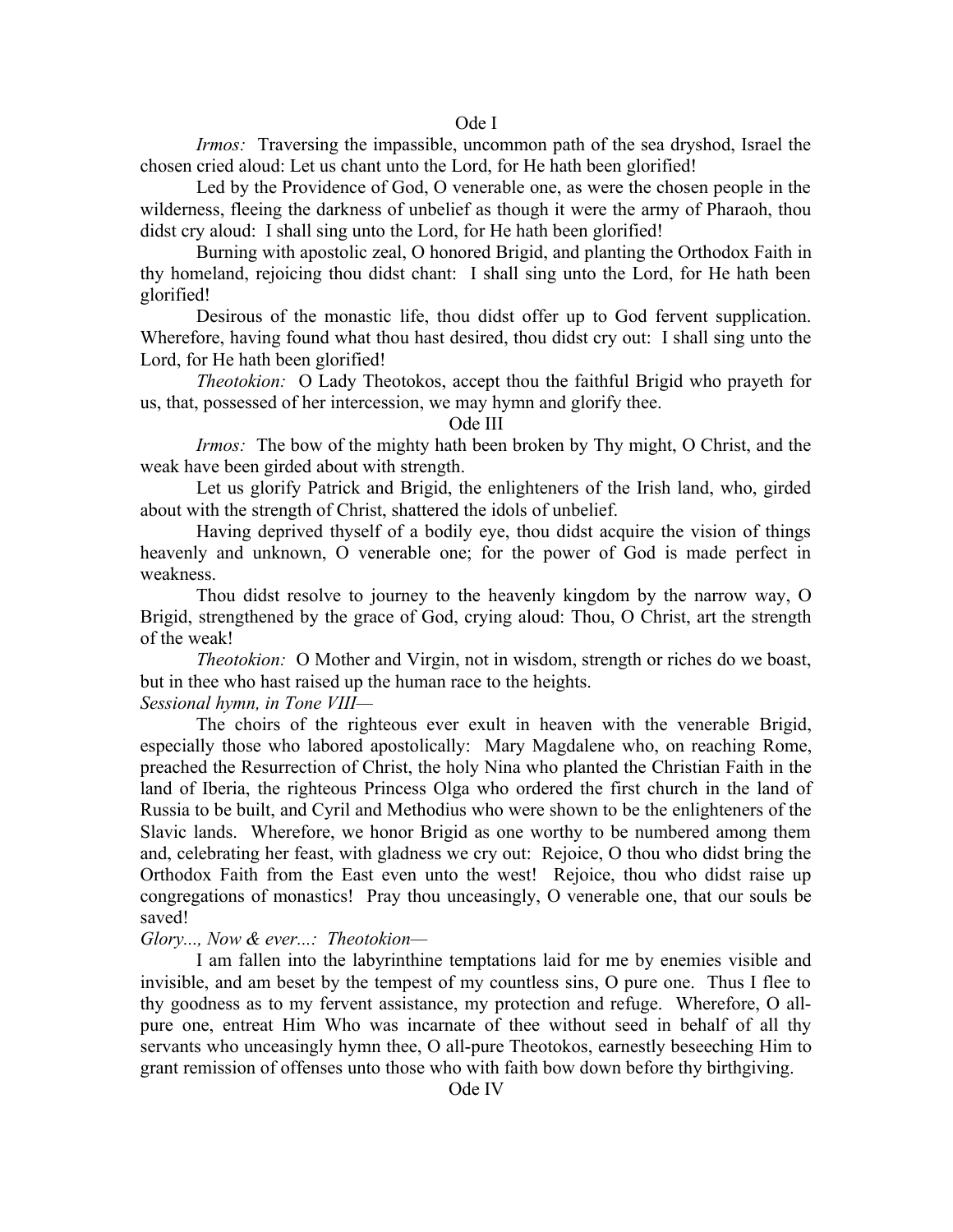*Irmos:* I have heard, O Lord, of Thy glorious dispensation, and have glorified Thine inaccessible power, O Thou Who lovest mankind.

Considering the beauty of the body as nought, and destroying one of thine eyes, thou didst rejoice, O venerable one, desiring to behold the splendor of heaven and to glorify God with the choirs of the righteous.

Spurning an earthly betrothed and praying that the refusal of thy parents be changed, thou didst find aid from on high beyond hope, depriving thyself of the beauty of thy body.

Thou didst imitate the apostles, didst emulate the venerable, and in patience didst follow after the passion-bearers, O blessed Brigid.

*Theotokion:* Cover us with thy precious veil, O Mistress, delivering us from all want and grief, that together we may glorify thy loving-kindness and thine inaccessible power.

## Ode V

*Irmos:* Night was far spent; the day was at hand, and Light shone forth upon the world; for which cause the ranks of angels praise Thee and all creatures glorify Thee.

The ranks of angels rejoiced, beholding thee, O Brigid, laboring in the field of Christ and bringing fruit a hundredfold to God. Wherefore, they chanted glorification unto the Creator of all.

Let us honor the two glorious enlighteners: Patrick, apostle of the Irish land, and Brigid, who founded the first convent in her native land; for they have been shown to be planters of the Orthodox Faith.

Having by thy labors banished the hosts of hell to the outermost darkness, O venerable mother, the Christian Faith of the threefold Sun shone forth in thy homeland. Wherefore, lifting up our voices, we glorify thee.

*Theotokion:* To whom shall we flee, if not to thee, O Theotokos, thou light of our benighted souls? For thou art the hope of the hopeless and the help of the embattled, and on thee do we set all our hope.

### Ode VI

*Irmos:* Hearkening unto the cry of words of supplication that issue forth from a soul in pain, O Master, deliver me from evils, in that Thou alone art the Author of our salvation.

Though thou wast but a frail woman, O venerable one, yet didst thou fell invisible foes, as David did Goliath, with the sling of thy prayers to the Savior, God Almighty.

Bringing thine eye to the incorrupt heavenly Bridegroom as a dowry, O Brigid, thou didst truly betroth thyself to Him, and didst go forth, lighting the lamp of faith and love, to meet Him Who cometh at midnight.

Shown forth as the victor in spiritual battle, thou didst rise up against the hosts which besieged thy great city, O venerable one, and didst bring them into consternation by thine intercession before God for the people who cried out to Him in the pain of their souls.

*Theotokion:* O all-pure, all-blessed and all-merciful Virgin Theotokos: Look upon us who languish in the abyss of evils, and grant relief to us thy servants. *Kontakion, in Tone VI—*

Rejecting thy noble rank, and loving the godly monastic life, from oaken wood didst thou build a convent, the first in thy land; and having there united a multitude of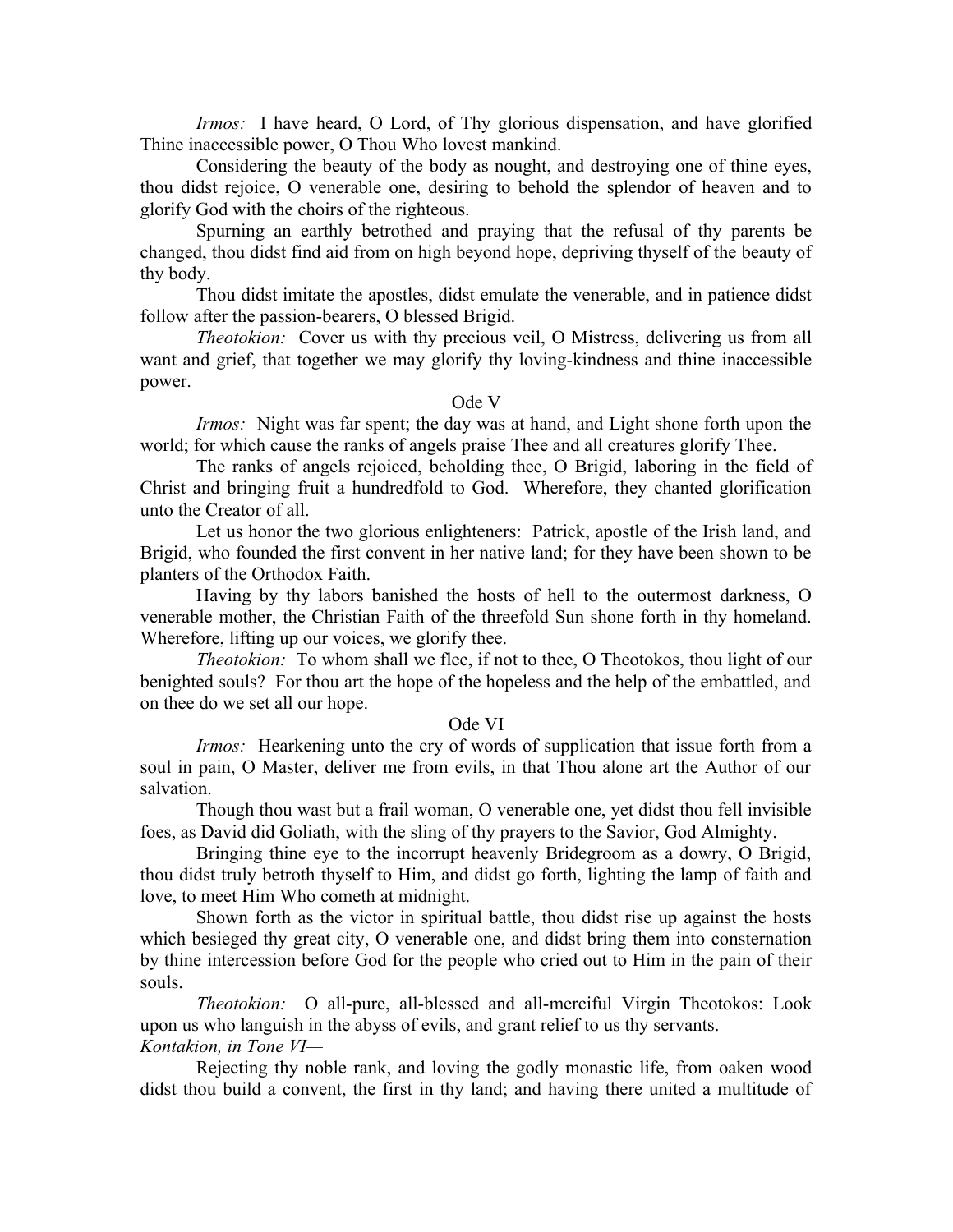nuns to God, thou didst teach the surrounding lands to cry to the Lord: Have mercy on us!

*Ikos:* Be thou mindful of the people thou didst enlighten, O venerable Brigid, guiding them to the straight path. Go forth to save the stray lambs, leading them back from the wilderness to the fold of the Church, that with one heart and one mouth we may cry: O almighty Savior, have mercy on us!

#### Ode VII

*Irmos:* The children most wise did not worship the golden body, and entered into the flame themselves; they mocked the gods of the heathen and cried out in the midst of the flame; and the Angel bedewed them, saying: The prayer of your lips hath been heard!

Stretching forth thy venerable hands unto God, O Brigid, thou didst still the bestial raging of the enemy as Daniel stilled the savagery of the lions. Wherefore, saved, the people cried out one to another: The prayer of our lips hath been heard!

The blessed God of our fathers, Who delivered the youths out of the hands of the Chaldæan tyrant, delivered thy city from the incursion of barbarians, moved to mercy by thy supplications, O Brigid.

While the tumult of battle raged and the people wept, thou didst lift up thy voice to Him Who alone is mighty in battle, O venerable one; and answering thee as He did Moses, He said: "Wherefore criest thou unto Me? I will yet again save the people, taking pity on them!"

*Theotokion:* Thee alone do we have as a protection and aid, O most holy and allimmaculate Theotokos; for mightily hast thou done battle against the enemies, visible and invisible, that war against us.

## Ode VIII

*Irmos:* Him Who once, in the bush on Mount Sinai, prefigured for Moses the wonder of the Virgin, do ye hymn and exalt supremely for all ages!

The two glorious preachers of Christ proclaimed the worship of the Trinity and the Orthodox Faith; wherefore, the newly-enlightened people cried out: Hymn and bless ye the Lord, and exalt Him supremely for all ages!

From a place on the left hand at the dread tribunal of Christ, and from everlasting and unquenchable fire, do thou deliver us by thine intercession, O glorious Brigid, that we may hymn and exalt the Lord supremely for all ages.

Beholding thee who didst fend off the deadly sword from the city and cast the hordes of the foe into confusion, the people, saved beyond hope, cried out: Hymn and bless ye the Lord, and exalt Him supremely for all ages!

*Theotokion:* In supplications do we call upon the all-pure Theotokos, whom the unburnt bush prefigured for Moses, crying aloud: Quench thou the flame of the passions and of grievous temptations, that we may hymn and supremely exalt thee, O Queen, for all ages.

## Ode IX

*Irmos:* O Word of God, Son of the Virgin, God of gods, all-holy Lord of the saints: Thou art all desire, all sweetness! Wherefore, we all magnify Thee and her who gave Thee birth.

Hymning thy struggles and celebrating thy commemoration with splendor, O Brigid, with all our soul we magnify thee as one who planted the right Faith in the lands of the West.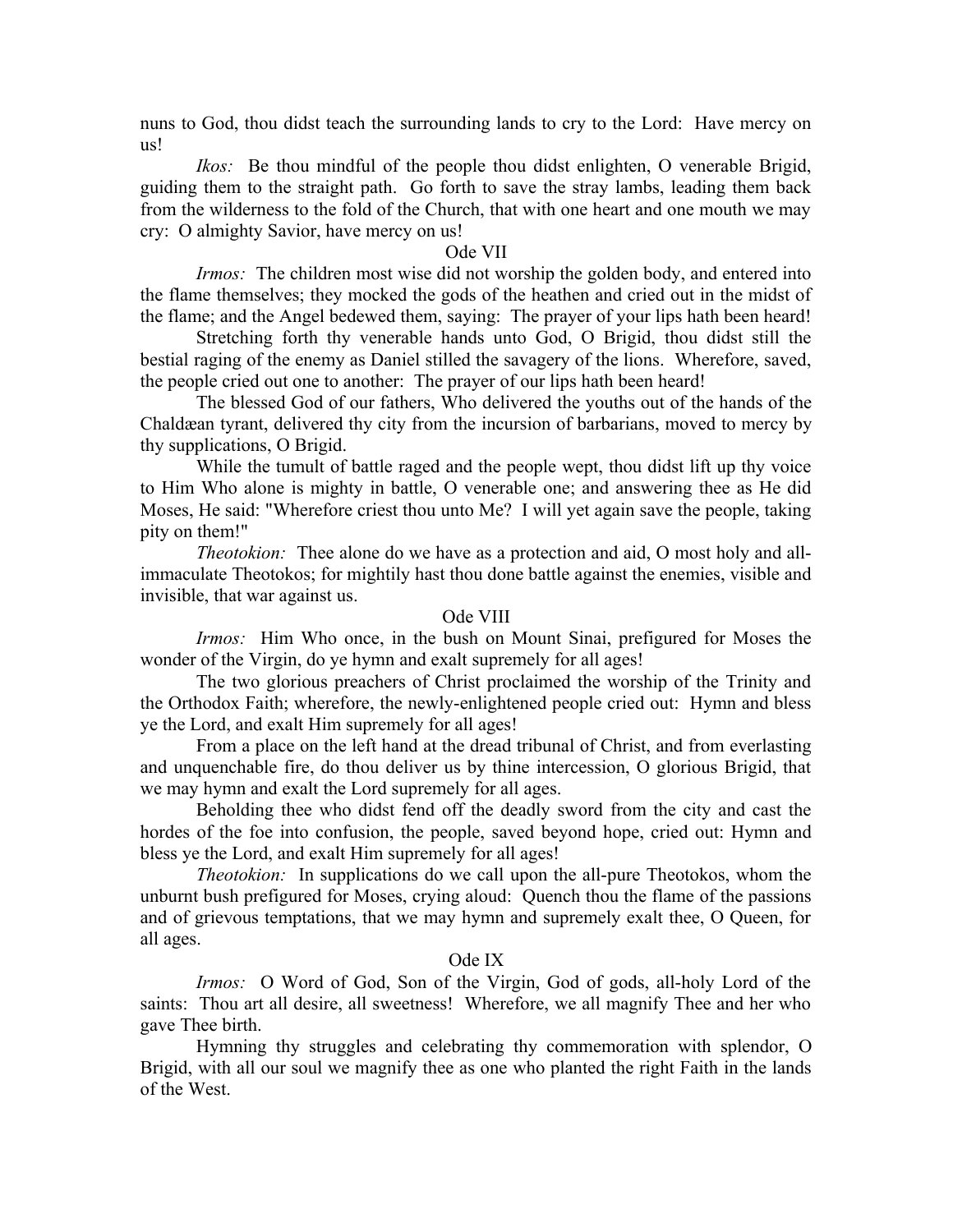O venerable one, hallow thy temple by thy coming, accepting the entreaties offered up therein, and bestowing gifts of grace upon the people, that we may magnify Christ Who hath given thee to us as an intercessor.

Have we glorified thee as is meet, O venerable mother? Have we offered thee fitting praise? Yet do thou accept our hymnody as a drop of dew upon the blossoms of thy virtues, that we may magnify thy humbleness of mind.

*Theotokion:* Possessed of a maternal boldness before thy Son, O pure one, disdain not the supplications we offer unto thee, but bear them to Christ God Whom, with thee, O Mistress, we magnify.

## *Exapostilarion—*

Having lit the lamp of the Orthodox Faith, thou wast not able to hide it or thyself beneath a bushel, O glorious Brigid; wherefore, Christ God placed thee upon the lampstand of thy homeland, and thou dost illumine all who have recourse to thee from the west, from the north and from the east.

### *Glory..., Now & ever...: Theotokion—*

O all-immaculate Theotokos, thou ray of the Sun of righteousness, the Light of the threefold Sun, Who doth everlastingly dispel the darkness: illumine thou our souls! *On the Praises, 4 stichera, in Tone VIII: Spec. Mel: "O all-glorious wonder...."—*

O most glorious vision! O wondrous report! A monastic community is sheltered within a grove of oaks and a temple of God is fashioned of oaken wood unto the glory of the Life-creating Trinity for the preaching of the Orthodox Faith, built by thy labors, O Brigid, and protected by thy fervent supplications unto the salvation and enlightenment of many.

Desirous of serving the King of kings, thou didst disdain thy princely rank, O venerable mother Brigid, most gloriously vanquishing the prince of darkness, exchanging the purple for monastic rags, and choosing the convent at Kildare over princely palaces. Wherefore, Christ God, the Judge of the contest, hath crowned thee, and we all now cry aloud unto thee: Pray thou, O righteous Brigid, in behalf of our souls!

Establishing thyself upon the rock of the Orthodox Faith, and casting down hardhearted unbelief, thou didst found thy house upon a rock, O venerable one, and the floods came and the winds of temptation blew, but it did not fall; yet more hast thou been manifest as a calm haven for all who have recourse to thee, O mother, and who learn from thee the word of God, glorifying Christ the Savior Who hath bestowed thee upon us as an instructor.

Tell us, O blessed Brigid: Why hast thou fled princely honors? Why hast thou chosen voluntary poverty? Why dost thou consider all the beauties of this world but dung? The venerable one maketh answer: " I have loved my Savior and God more than a life of vanity; I strive to serve Him, planting the true Faith, and to make steadfast the newly enlightened people, entreating Him that we may glorify Him together." *Glory..., in Tone VI—*

Having set aside the cares of the world, thou didst earnestly follow after Christ, O venerable Brigid, battling against the evil spirits with prayer and fasting. Wherefore, thou art shown to be an ally of Christians in battle and a great mediator before God: forsake us not, therefore, O mother, in thy care.

*Now & ever...: Theotokion, in the same tone—*